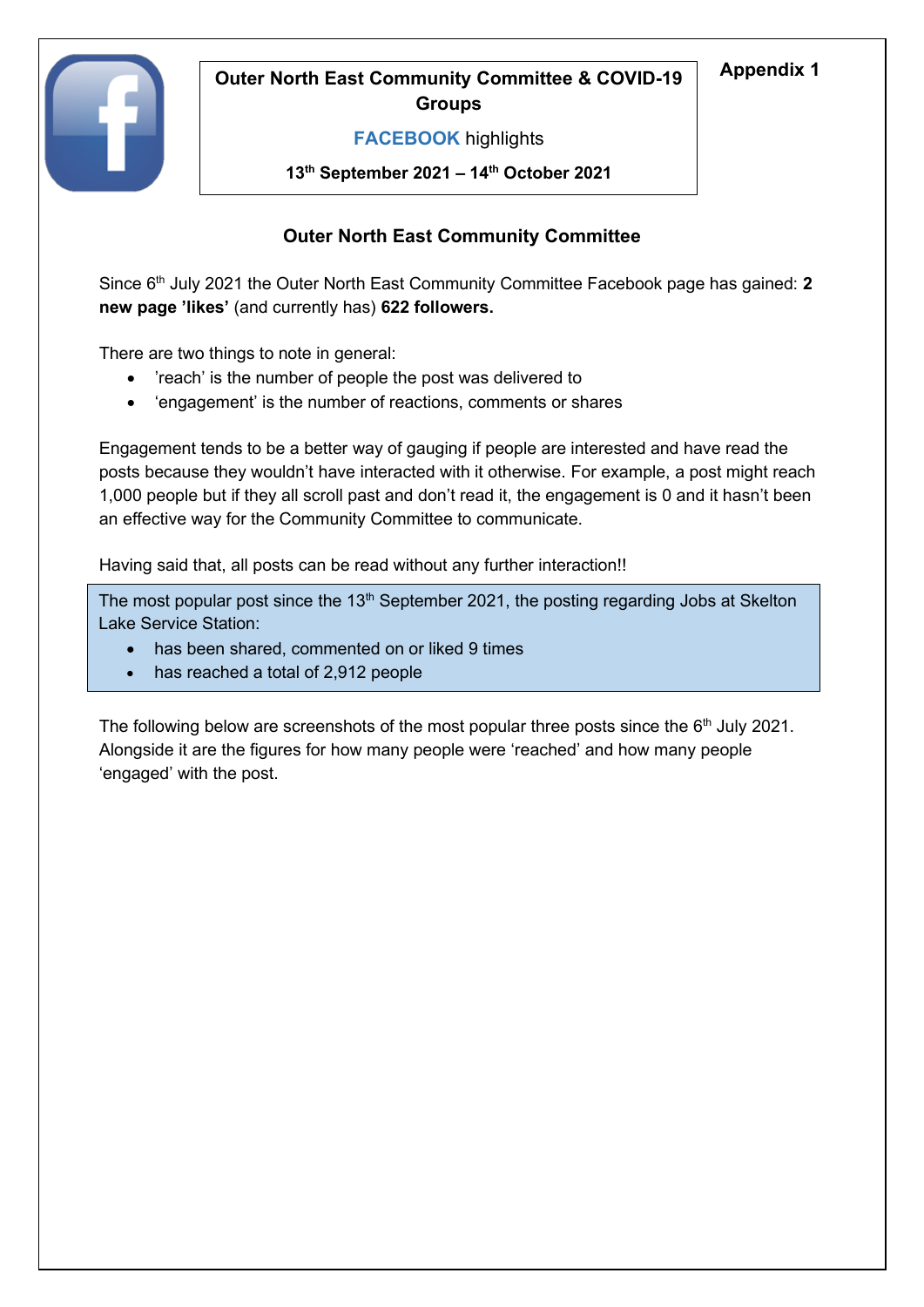### **1 st Place – Skelton Lake Service Station**

**2,912** people had this post delivered to them and it had **51** post clicks, with **9** reactions, comments and shares.



#### Performance for your post

*Top post!!*

 $\overline{2}$ 

 $\ddot{\mathbf{0}}$ 

 $\mathbf{0}$ 

0 Hide all posts **0** Unitie Page

On Shares

On Shares

On Shares

49<br>Other Clicks all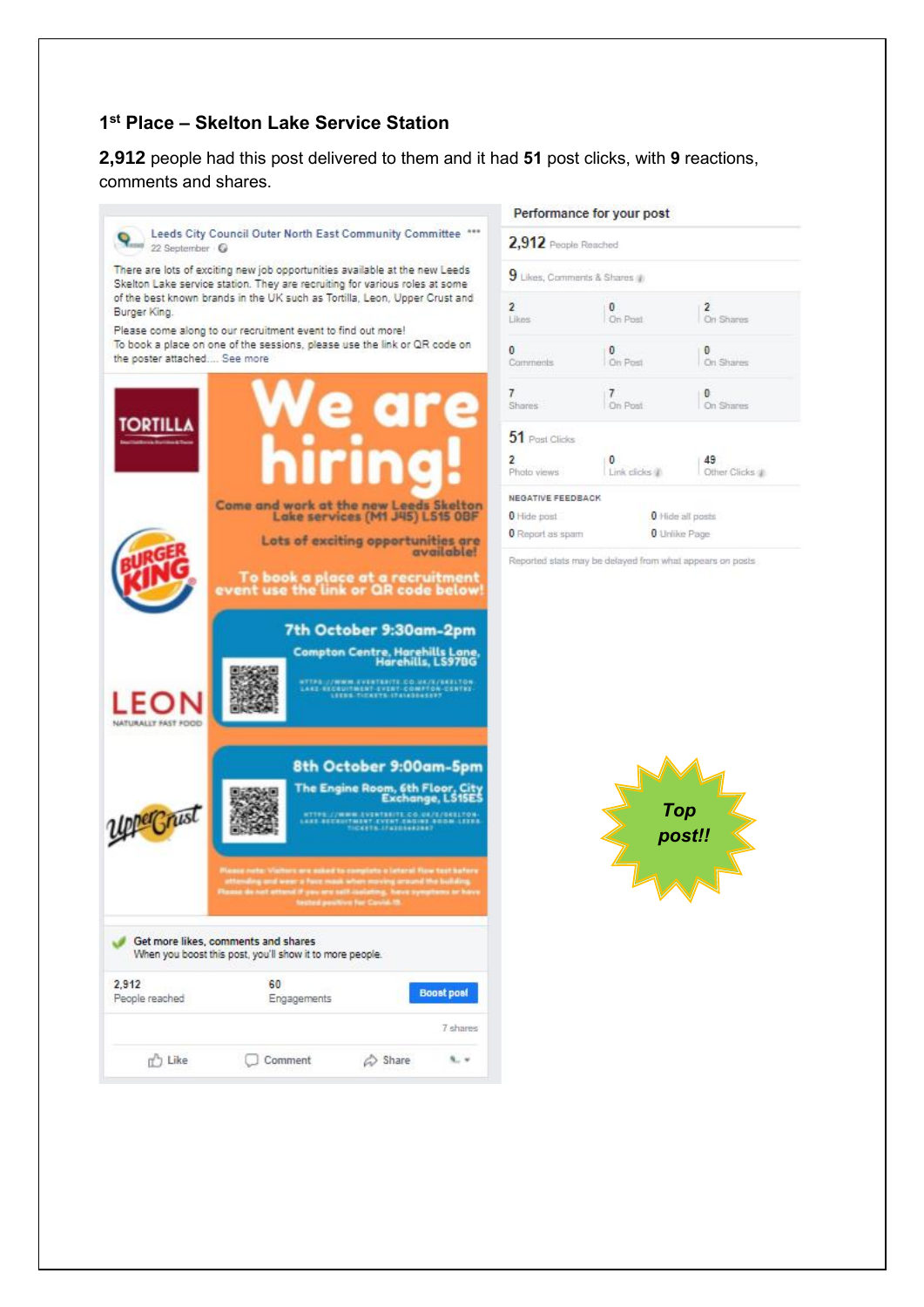### **2 nd Place – Health & Social Care Jobs Fair**

**2,252** people had this post delivered, with **13** post clicks with **20** reactions, comments & shares.



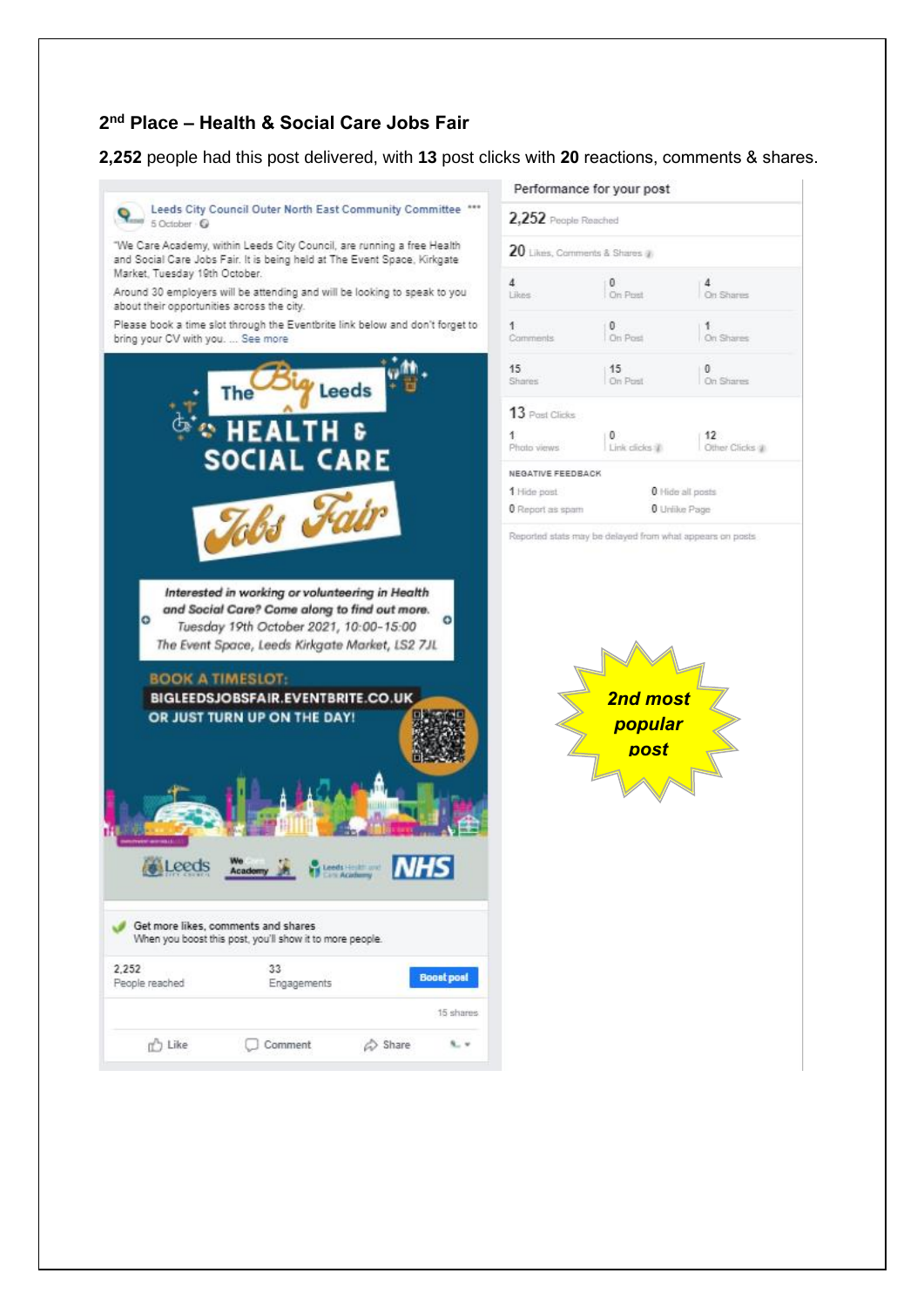### **3 rd Place – Wetherby High School Consultation**

**1,601** people had this post delivered to them. There were **113** post clicks and 5 reactions, comments and shares

|                                                                                                                                                                                                                                                                                                                                                                                                                                                                                | Performance for your post                                            |
|--------------------------------------------------------------------------------------------------------------------------------------------------------------------------------------------------------------------------------------------------------------------------------------------------------------------------------------------------------------------------------------------------------------------------------------------------------------------------------|----------------------------------------------------------------------|
| Leeds City Council Outer North East Community Committee ***<br>24 September - O                                                                                                                                                                                                                                                                                                                                                                                                | $1,601$ People Reached                                               |
| ***HAVE YOUR SAY***<br>Consultation on a proposal to lower the age range of Wetherby High School<br>from 11-18 years to 11-16 years<br>We would like to make you aware of a consultation by the Governing Body<br>of Wetherby High School, working in partnership with Leeds City Council,<br>on a proposal to lower the age range of the school from 11-18 years to 11-<br>16 years. This proposal is part of the Council's wider ambition to re-build<br>the school See more | $5$ Likes, Comments & Shares $\mathbb Z$                             |
|                                                                                                                                                                                                                                                                                                                                                                                                                                                                                | 0<br>0<br>0<br>On Post<br>On Shares<br>Likee                         |
|                                                                                                                                                                                                                                                                                                                                                                                                                                                                                | 0<br>$\Omega$<br>On Post<br>On Shares<br>Comments                    |
|                                                                                                                                                                                                                                                                                                                                                                                                                                                                                | 5<br>5<br>0<br>On Post<br>On Shares<br><b>Shares</b>                 |
| COUNCIL                                                                                                                                                                                                                                                                                                                                                                                                                                                                        | 113 Post Clicks                                                      |
|                                                                                                                                                                                                                                                                                                                                                                                                                                                                                | 0<br>15<br>98<br>Link clicks (ii)<br>Other Clicks (a)<br>Photo views |
|                                                                                                                                                                                                                                                                                                                                                                                                                                                                                | NEGATIVE FEEDBACK                                                    |
|                                                                                                                                                                                                                                                                                                                                                                                                                                                                                | 1 Hide post<br><b>0</b> Hide all posts                               |
|                                                                                                                                                                                                                                                                                                                                                                                                                                                                                | <b>0</b> Report as spam<br><b>0</b> Unlike Page                      |
|                                                                                                                                                                                                                                                                                                                                                                                                                                                                                | Reported stats may be delayed from what appears on posts             |
| i<br>LEEDS.GOV.UK<br>Wetherby High School<br>Cookies - We use cookies to help improve your experience of using our                                                                                                                                                                                                                                                                                                                                                             |                                                                      |
|                                                                                                                                                                                                                                                                                                                                                                                                                                                                                |                                                                      |
| Get more likes, comments and shares<br>When you boost this post, you'll show it to more people.                                                                                                                                                                                                                                                                                                                                                                                | 3rd                                                                  |
| 1.601<br>118<br><b>Boost post</b><br>People reached<br>Engagements                                                                                                                                                                                                                                                                                                                                                                                                             | most<br>popular                                                      |
| 5 shares                                                                                                                                                                                                                                                                                                                                                                                                                                                                       |                                                                      |
| <sub>n</sub> <sup>n</sup> Like<br>Comment<br><b>△</b> Share<br><b>9. V</b>                                                                                                                                                                                                                                                                                                                                                                                                     |                                                                      |

# **COVID-19 Facebook Groups**

The Communities Team have set up **33** ward based **Coronavirus Help Facebook Groups** as a way of promoting services, supporting communities and cascading information in an attempt to tackle the Coronavirus pandemic. Key charities, voluntary groups, community groups, Councillors, as well as the wider population in the local community are all invited to join the pages.

As well as key messages from the main Leeds City Council Facebook Page being used to deliver information to each ward, the pages are also there to generate discussion and